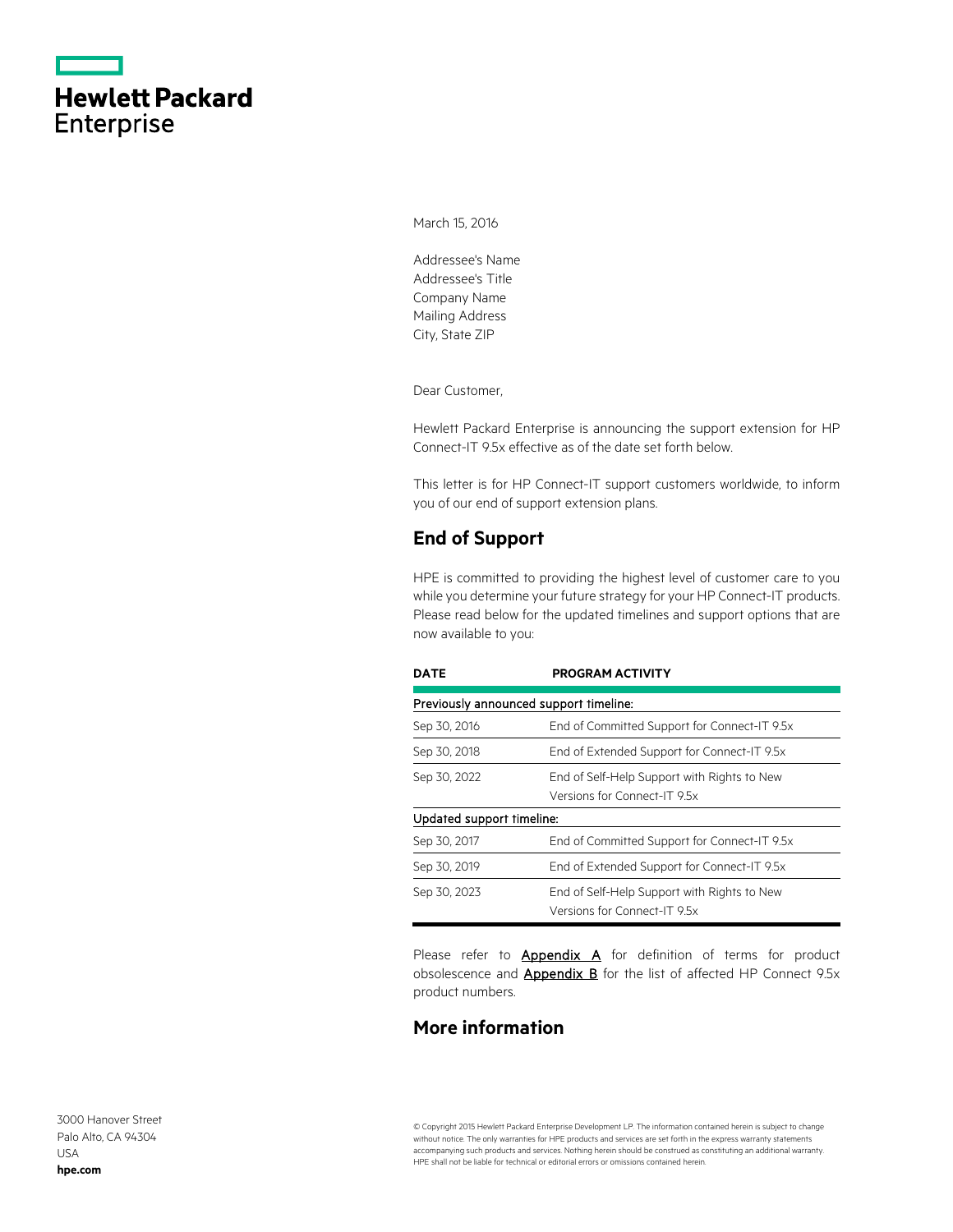|                   | <b>Hewlett Packard</b> |
|-------------------|------------------------|
| <b>Enterprise</b> |                        |

Should you have any questions about this end of support extension communication, or for assistance in understanding the options available to you, please contact your local HPE sales representative or HPE business partner. When providing information, please include your name, country, phone number, company name, product number and your HPE service agreement identifier or HPE system handle.

In addition, for technical assistance and information, please visit Software Support Online: hpe.com/software/support

HPE once again wishes to thank you for choosing HP Connect-It 9.5x. We appreciate your business and look forward to continuing to serve your business needs in the future.

Sincerely, Hewlett Packard Enterprise

3000 Hanover Street Palo Alto, CA 94304 USA **[hpe.com](http://www.hpe.com/)**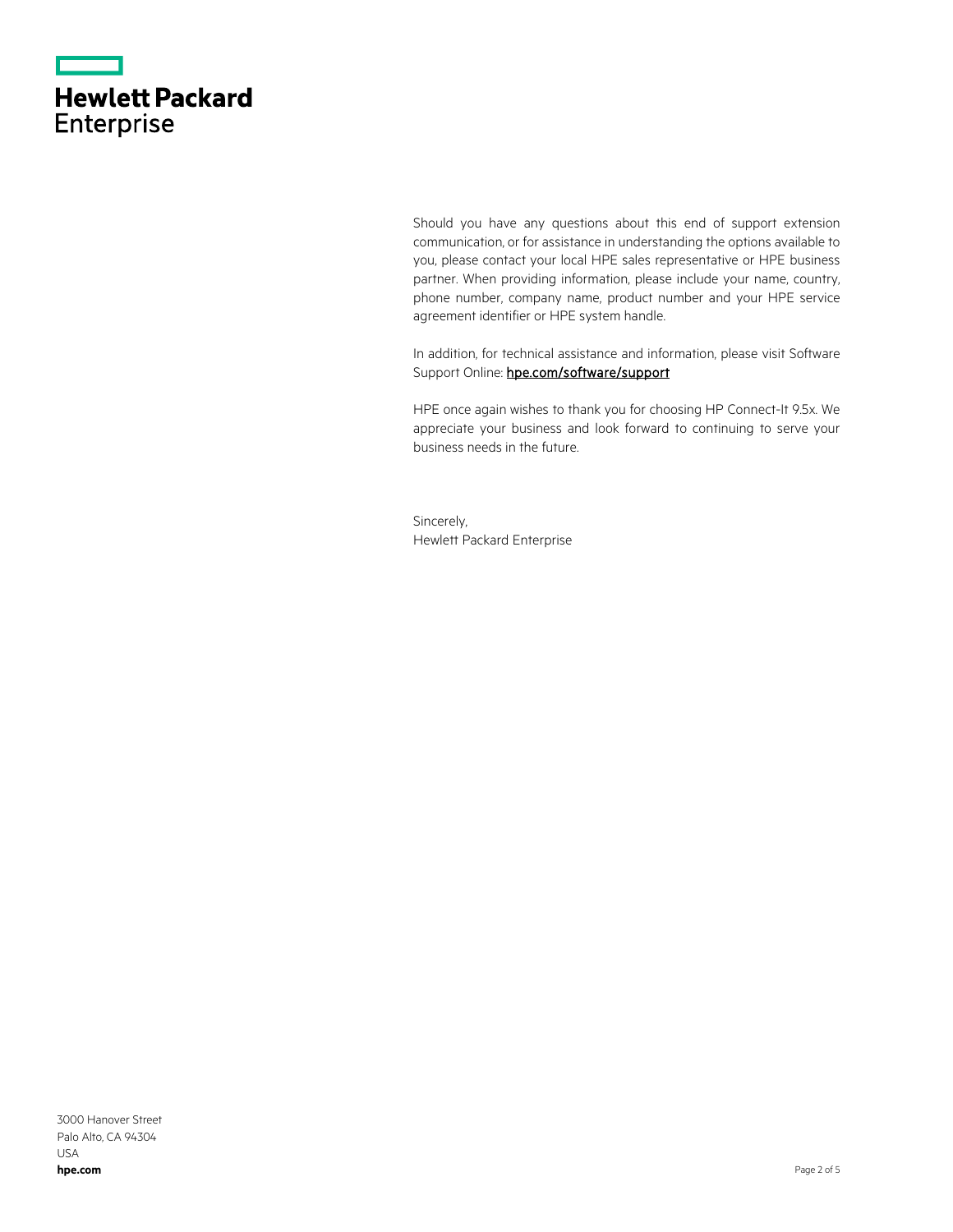|                   | <b>Hewlett Packard</b> |
|-------------------|------------------------|
| <b>Enterprise</b> |                        |

## <span id="page-2-0"></span>**Appendix A: Definitions**

This product version obsolescence is covered by version 5 of our Release & Support policy. Definitions of terms are provided by the product version obsolescence guidelines documented

at [hpe.com/software/support-lifecycle](https://www.hpe.com/software/support-lifecycle)

#### **Product Support**

Product Support is the reactive engagement of regional support resources (Support Center) and division support resources (Lab), in accordance with your purchased support plan, for the resolution of product defects, plus product enhancements for a specific product version. This includes investigation of newly reported defects and if appropriate, development of defect fixes and making these available for customers via patches. The HPE product teams (Lab) will review and either approve or deny requests for defect fixes and enhancements (including additional support for newlyreleased operating system versions).

While HPE investigates all problems and issues raised for products covered under Product Support, customers may be required to install the most current version or patches as part of the troubleshooting process.

Version Maturity may apply to specific versions of HPE products. Version Maturity means that, for a specific product version, no further enhancements or changes to functionality is planned, nor are any further platform refreshes planned in order to update that product version to support current or future operating systems, operating system versions or hardware platforms.

#### **End of Committed Support Date**

End of Committed Support (EOCS) Date is the last date software maintenance, installation and configuration assistance, and other standard support services will be accepted for the specified product release (as specified by the version numbering). EOCS also means the last date Software Change Requests (SCRs) will be accepted for a specified Version of a Product. After the EOCS date, all SCRs will be planned for future versions, as applicable. Current patches for the version of the product reaching EOCS will remain available for electronic download for a reasonable period of time.

#### **End of Extended Support Date**

Extended Support is provided for an additional 2 years after EOCS Date. Extended Support consists of web-based access to the online support Knowledge Base, which contains technical information for HPE products including white papers, existing patches and known problems for a specific product version.

3000 Hanover Street Palo Alto, CA 94304 USA **[hpe.com](http://www.hpe.com/)**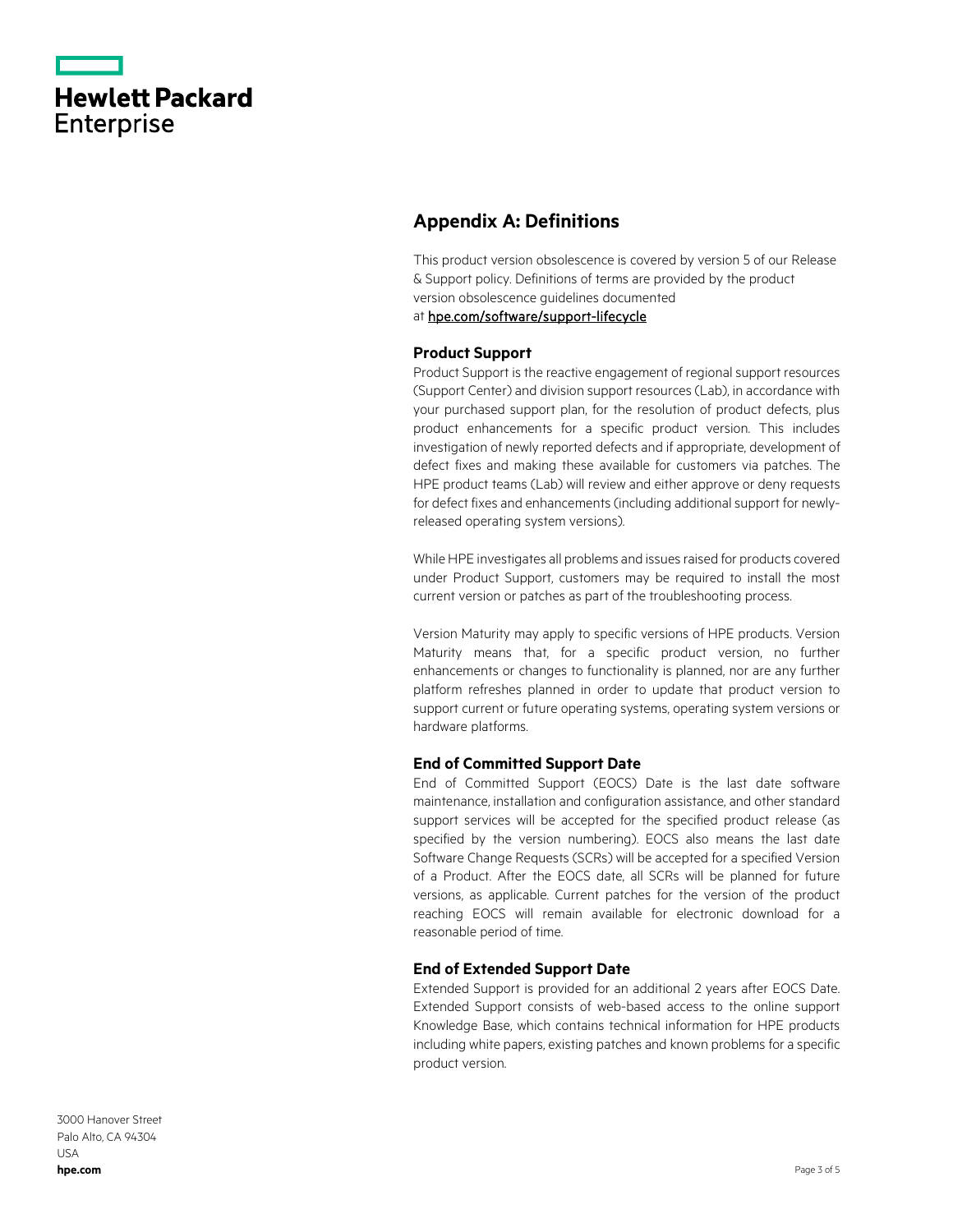|                   | <b>Hewlett Packard</b> |
|-------------------|------------------------|
| <b>Enterprise</b> |                        |

Extended Support is limited to:

- Around the clock self-solve support
- Access to technical support engineers

Access to existing patches and hot-fixes created while the product version was in Committed Support. No new enhancement requests, patches, fixes, document changes or platform certifications will be made for product versions in Extended Support.

#### **Self-Help Support with Rights to New Versions**

Self-Help Support with Rights to New Version is an integral component of all software support contracts. Self-Help Support with Rights to New Versions consists of web-based access to the online support Knowledge Base, which contains technical information for HPE products including white papers, existing patches and known problems for a specific product version. Upon the expiration of Extended Support for a product or product version, and for which a successor product or product version is commercially available, HPE offers a minimum of four (4) years of Self-Help Support with Rights to New Versions.

#### **Dependent Components and Third-Party Products**

In some instances support for specific HPE product(s) and/or version(s) may run longer than the support for underlying operating system(s), adjacent/integrated application(s) or version(s). In this event, it is HPE's intent to communicate with affected HPE product/product version customers in a timely manner. However, there are cases where HPE does not receive notification of the End-of-Support for these products (operating system(s) or adjacent/integrated application(s), or version(s)) in advance of the general public. In any case, should the underlying operating system(s), adjacent/integrated application(s) or version(s) become unsupported by its developer, support for the affected HPE product/product versions will immediately be limited to self-solve support available through Software Support Online, and Telephone Support associated with questions concerning a product's/product version's functionality and/or interoperability in line with the said product's/product version's original parameters/requirements at the time of release. Any product updates and/or fixes will be limited to those already available. No additional updates, patches or fixes will be engineered. Should said product/product version operate or integrate with other still supported, underlying operating system(s), adjacent/integrated application(s) or version(s), support for said product/product version on any remaining supported platform(s), supported adjacent/integrated application(s), or supported version(s) will continue unaffected, or through the planned End-of-Support date, if one has been announced.